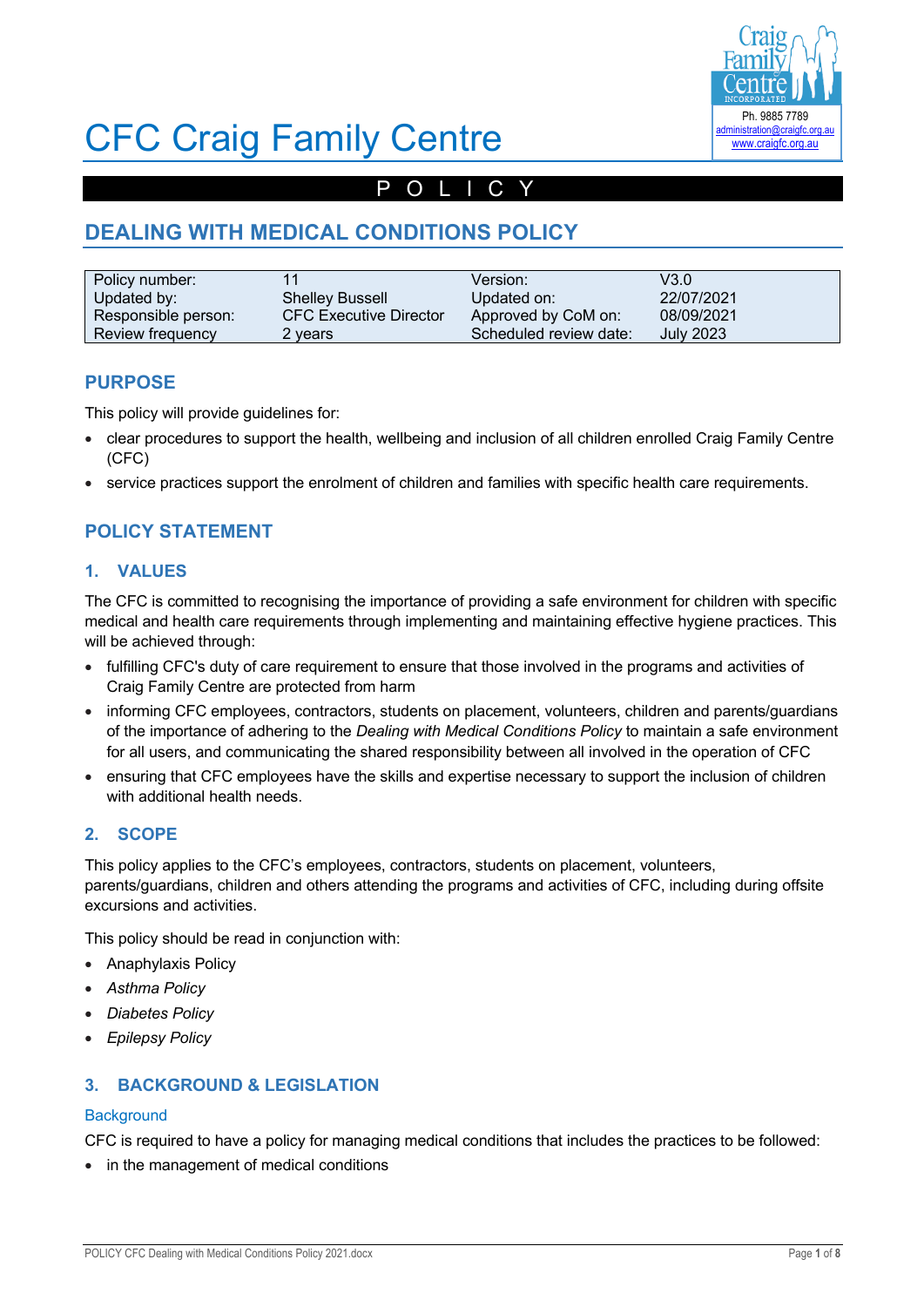- when parents are required to provide a medical management plan if an enrolled child has a specific health care need, allergy or relevant medical condition
- when developing a risk minimisation plan in consultation with the child's parents/guardians
- when developing a communication plan for staff members and parents/guardians.

Staff members and volunteers must be informed about the practices to be followed. If a child enrolled at the service has a specific health care need, allergy or other relevant medical condition, parents/guardians must be provided with a copy of this and other relevant policies.

Medication and medical procedures can only be administered to a child:

- with written authorisation from the parent/guardian or a person named in the child's enrolment record as authorised to consent to administration of medication (Regulation 92(3)(b))
- with two adults in attendance, one of whom must be an educator. One adult will be responsible for the administration and the other adult will witness the procedure
- if the medication is in its original container bearing the child's name, dose and frequency of administration.

Refer to the *Administration of Medication Policy* for more information.

Staff may need additional information from a medical practitioner where the child requires:

- multiple medications simultaneously
- a specific medical procedure to be followed.

If a child with a chronic illness or medical condition that requires invasive clinical procedures or support is accepted by the service, it is vital that prior arrangements are negotiated with the parent/guardian, authorised nominees or appropriate health care workers to prepare for the event that the child will require a procedure while in attendance at the service. Parents/guardians and the service should liaise with either the child's medical practitioner or other appropriate service providers to establish such an arrangement. Arrangements must be formalised following enrolment and prior to the child commencing at the service.

#### Legislation and standards

Relevant legislation and standards include but are not limited to:

- *Education and Care Services National Law Act 2010*: Section 173
- *Education and Care Services National Regulations 2011*: Regulations 90, 91, 96
- *Health Records Act 2001* (Vic)
- *National Quality Standard*, Quality Area 2: Children's Health and Safety
- *National Quality Standard*, Quality Area 7: Governance and Leadership
- *Occupational Health and Safety Act 2004* (Vic)
- *Public Health and Wellbeing Act 2008* (Vic)
- *Public Health and Wellbeing Regulations 2009*(Vic)

#### **4. DEFINITIONS**

The terms defined in this section relate specifically to this policy.

*AV How to Call Card***:** A card that the service has completed containing all the information that Ambulance Victoria will request when phoned.

**Communication plan:** A plan that forms part of the policy and outlines how the service will communicate with parents/guardians and staff in relation to the policy. The communication plan also describes how parents/guardians and staff will be informed about risk minimisation plans and emergency procedures to be followed when a child diagnosed as at risk of any medical condition such as anaphylaxis is enrolled at the service.

**Hygiene:** The principle of maintaining health and the practices put in place to achieve this.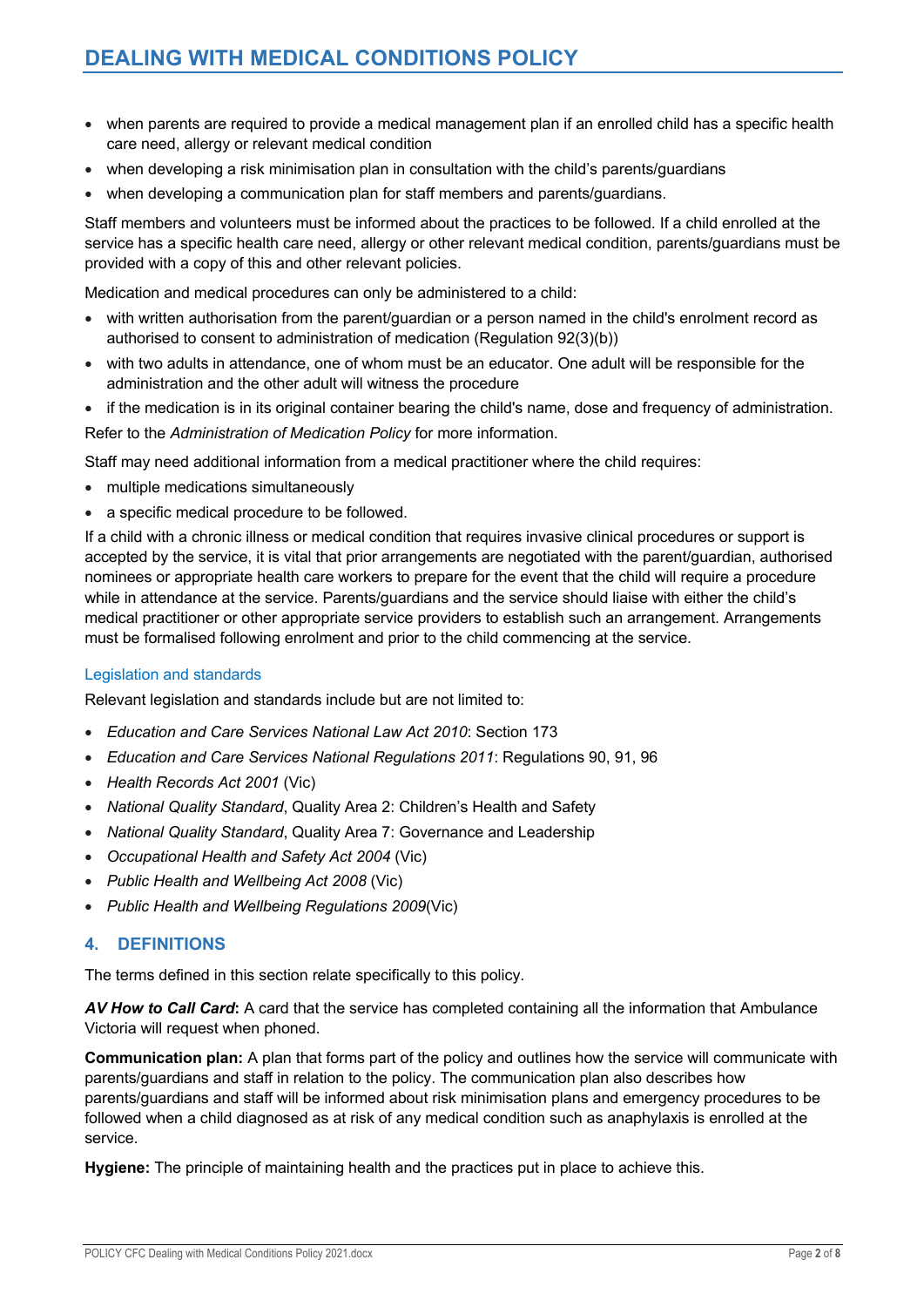**Medical condition:** In accordance with the *Education and Care Services National Regulations 2011*, the term medical condition includes asthma, diabetes or a diagnosis that a child is at risk of anaphylaxis, and the management of such conditions.

**Medical management plan:** A document that has been prepared and signed by a doctor that describes symptoms, causes, clear instructions on action and treatment for the child's specific medical condition, and includes the child's name and a photograph of the child. An example of this is the Australasian Society of Clinical Immunology and Allergy (ASCIA) Action Plan.

**Risk minimisation:** The implementation of a range of strategies to reduce the risk of an adverse effect from the mismanagement of a specific medical condition at the service.

**Risk minimisation plan:** A service-specific plan that details each child's medical condition and identifies the risks of the medical condition and practical strategies to minimise those risks, and who is responsible for implementing the strategies. The risk minimisation plan should be developed by families of children with specific medical conditions that require medical management plans, in consultation with staff at the service upon enrolment or diagnosis of the condition.

## **PROCEDURES**

#### All CFC employees are responsible for:

- ensuring children do not swap or share food, food utensils or food containers
- communicating any relevant information provided by parents/guardians regarding their child's medical condition to the Nominated First Officer to ensure all information held by CFC is current
- undertaking relevant training to assist with the management of specific medical conditions of children at CFC
- being aware of individual requirements of children with specific medical conditions and following their risk minimisation plan and medical management plan
- monitoring signs and symptoms of specific medical conditions and communicating any concerns to the Nominated First Aid Officer
- adequately supervising all children, including those with specific medical conditions
- raising any concerns with a child's parents/guardians about any medical condition known to CFC, or any suspected medical condition that arises.
- informing the Nominated Supervisor of any issues that impact on the implementation of this policy.

#### Parents/guardians are responsible for:

- informing CFC of their child's medical conditions, if any, and informing CFC of any specific requirements that their child may have in relation to their medical condition
- developing a risk minimisation plan with CFC staff members
- providing a medical management plan signed by a medical practitioner, either on enrolment or immediately upon diagnosis of an ongoing medical condition. This medical management plan must include a current photo of the child and must clearly outline procedures to be followed by educators/staff in the event of an incident relating to the child's specific health care needs
- notifying CFC staff of any changes to the status of their child's medical condition and providing a new medical management plan in accordance with these changes
- informing the CFC Executive Director of any issues that impact on the implementation of this policy by CFC.

Volunteers and students, while at the service, are responsible for following this policy and its procedures. When a child enrolled at CFC has a specific health care need, allergy or relevant medical condition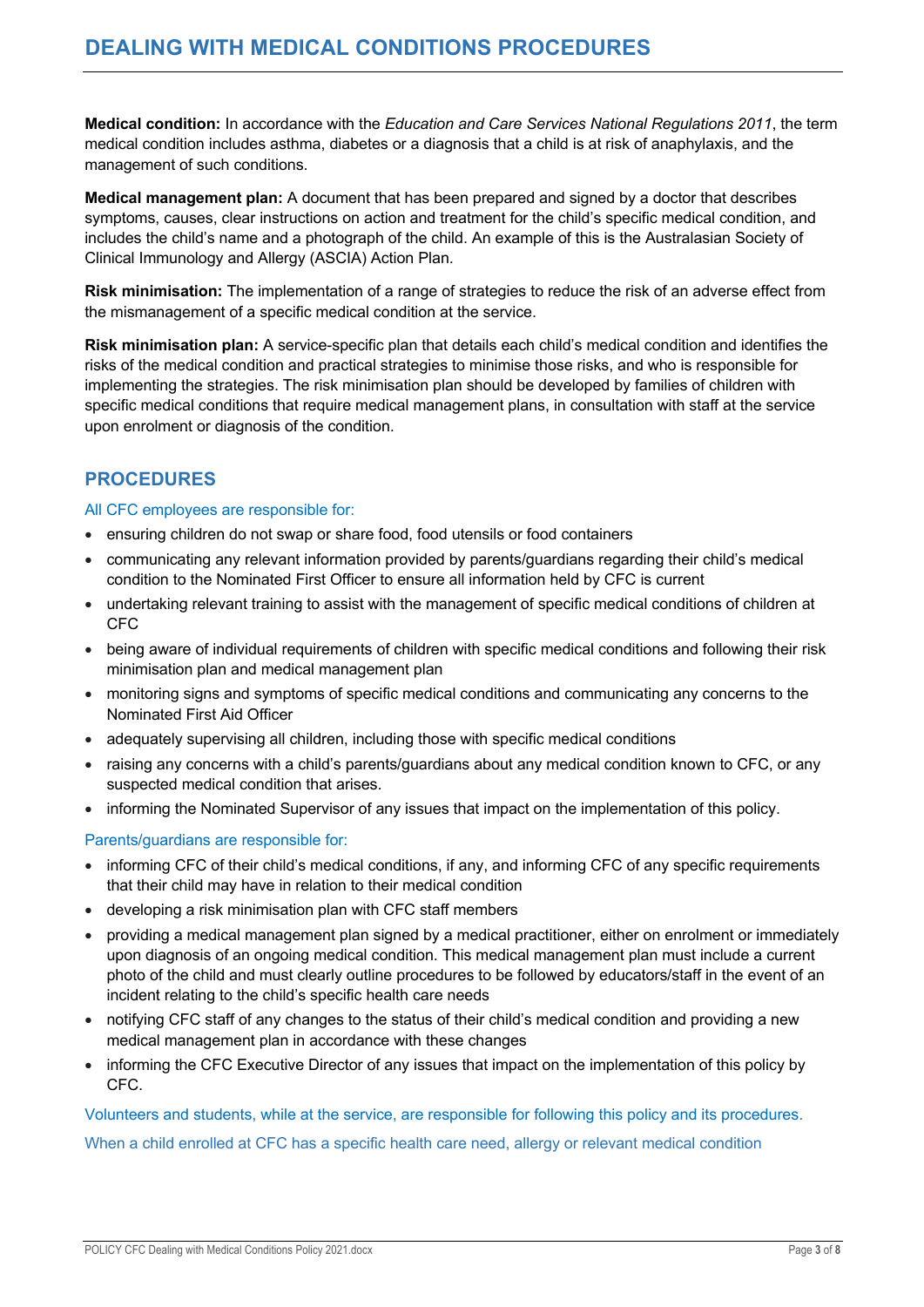CFC's enrolment form provides parents/guardians with an opportunity for parents to help CFC effectively meet their child's need relating to any medical conditions.

The following information must be provided by parents/guardians of children with a specific health care need, allergy or relevant medical condition (either at enrolment or immediately upon diagnosis of an ongoing medical condition):

- Relevant diagnoses, such as:
	- o Asthma
	- o Allergies
	- o Anaphylaxis
	- o At risk of anaphylaxis
	- o Diabetes
- Any other relevant medical condition, allergy or health care need diagnosed by a registered medical practitioner
- A medical management plan signed by a medical practitioner containing a current photo of the child and procedures to be followed by CFC employees in the event of an incident relating to the child's specific health care needs
- their medical practitioner's name, address and phone number, emergency contact names and phone numbers

Staff may need additional information from a medical practitioner where the child requires:

- multiple medications simultaneously
- a specific medical procedure to be followed.

If a child with a chronic illness or medical condition that requires invasive clinical procedures or support is enrolled by CFC, it is vital that prior arrangements are negotiated with the parent/guardian, authorised employees or appropriate health care workers to prepare for the event that the child will require a procedure while in attendance at CFC. Parents/guardians and the service should liaise with either the child's medical practitioner or other appropriate service providers to establish such an arrangement. Arrangements must be formalised following enrolment and prior to the child commencing at the service.

Supporting documents, as necessary, will be attached to the enrolment form and kept on file at CFC.

- if a child enrolled at the service has a specific health care need, allergy or other relevant medical condition, parents/guardians will be provided with a copy of this and other relevant policies (via the CFC website or available on request from the CFC office)
- the medical management plan will be used to inform the risk minimisation plan. A risk minimisation plan is developed for each child with specific medical conditions on enrolment or upon diagnosis, and that the plan is reviewed at least annually. The risk minimisation plan will be developed with parents/guardians of children with specific medical conditions that require medical management plans
- CFC employees and volunteers will be informed about the practices to be followed relating to a child's specific health care needs
- a risk minimisation plan is developed for each child with specific medical conditions on enrolment or upon diagnosis, and that the plan is reviewed at least annually
- information relating to a child's medical conditions, including the child's medical management plan, risk minimisation plan and the location of the child's medication will be shared with all employees and volunteers. This information will be displayed prominently in each child services room at CFC, ideally in a position that is accessible to staff but not accessible to visitors. Prior to displaying the medical management plan, the teacher will explain to parents/guardians the need to display the plan for the purpose of the child's safety and obtain their consent (refer to *Privacy and Confidentiality Policy*).

Management of medical conditions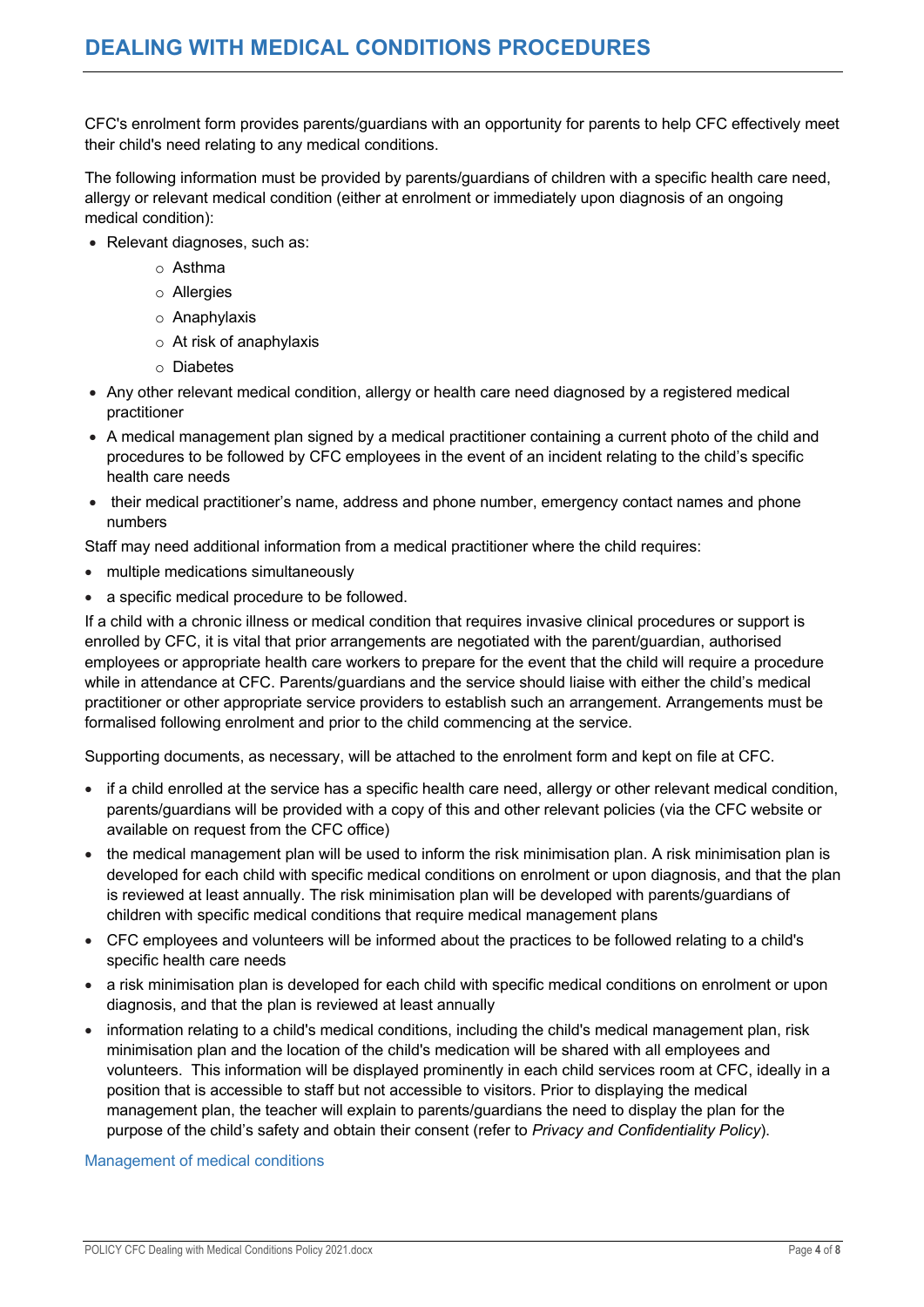- Parents/guardians are required to provide information on a child's specific medical conditions on enrolment or upon diagnosis, and are responsible for updating CFC if there are changes in the child's medical management
- no child enrolled at the service will be able to attend the service without medication required in their management plan and prescribed by their medical practitioner. Parents/guardians are responsible for updating CFC on any new medication, ceasing of medication, or any changes to their child's prescription. Medication and medical procedures can only be administered to a child:
	- o with written authorisation from the parent/guardian or a person named in the child's enrolment record as authorised to consent to administration of medication (Regulation 92(3)(b))
	- $\circ$  with two adults in attendance, one of whom must be an educator. One adult will be responsible for the administration and the other adult will witness the procedure
	- $\circ$  if the medication is in its original container bearing the child's name, dose and frequency of administration.

Refer to the *Administration of Medication Policy* for more information.

- CFC staff, volunteers and students on placement are aware of individual requirements of children with specific medical conditions and following their risk minimisation plan and medical management plan
- in the event that a child is ill or is involved in a medical emergency or an incident at the service that results in injury or trauma, staff follow appropriate reporting procedures set out in the *Incident, Injury, Trauma and Illness Policy*.

#### Staff training

- A copy of the *Dealing with Medical Conditions Policy* will be provided to all CFC employees, students on placement and volunteers during induction
- all CFC employees, including relief staff, are informed of children who have specific medical conditions or food allergies, the type of condition or allergies they have, and CFC's procedures for dealing with related emergencies
- all CFC teachers and assistants receive regular training in managing the specific health care needs of children at the service including asthma, anaphylaxis, diabetes, epilepsy and other medical conditions. This includes training in the management of specific procedures that are required to be carried out for the child's wellbeing
- CFC will identify specific training needs for employees who work with children diagnosed with a medical condition and will ensure at least one employee with current accredited training in emergency management requirements for specific medical conditions is in attendance and immediately available at all times that children is being educated and cared for by CFC.

## **EVALUATION**

In order to assess whether the values and purposes of this policy have been achieved, the Craig Family Centre:

- regularly seek feedback from educators, staff, parents/guardians, children, management and all affected by the policy regarding its effectiveness
- monitor the implementation, compliance, complaints and incidents in relation to this policy
- ensure that all information on display and supplied to parents/guardians regarding the management of medical conditions is current
- keep the policy up to date with current legislation, research, policy and best practice
- revise the policy and procedures as part of the service's policy review cycle, or as required
- notify parents/guardians at least 14 days before making any change to this policy or its procedures.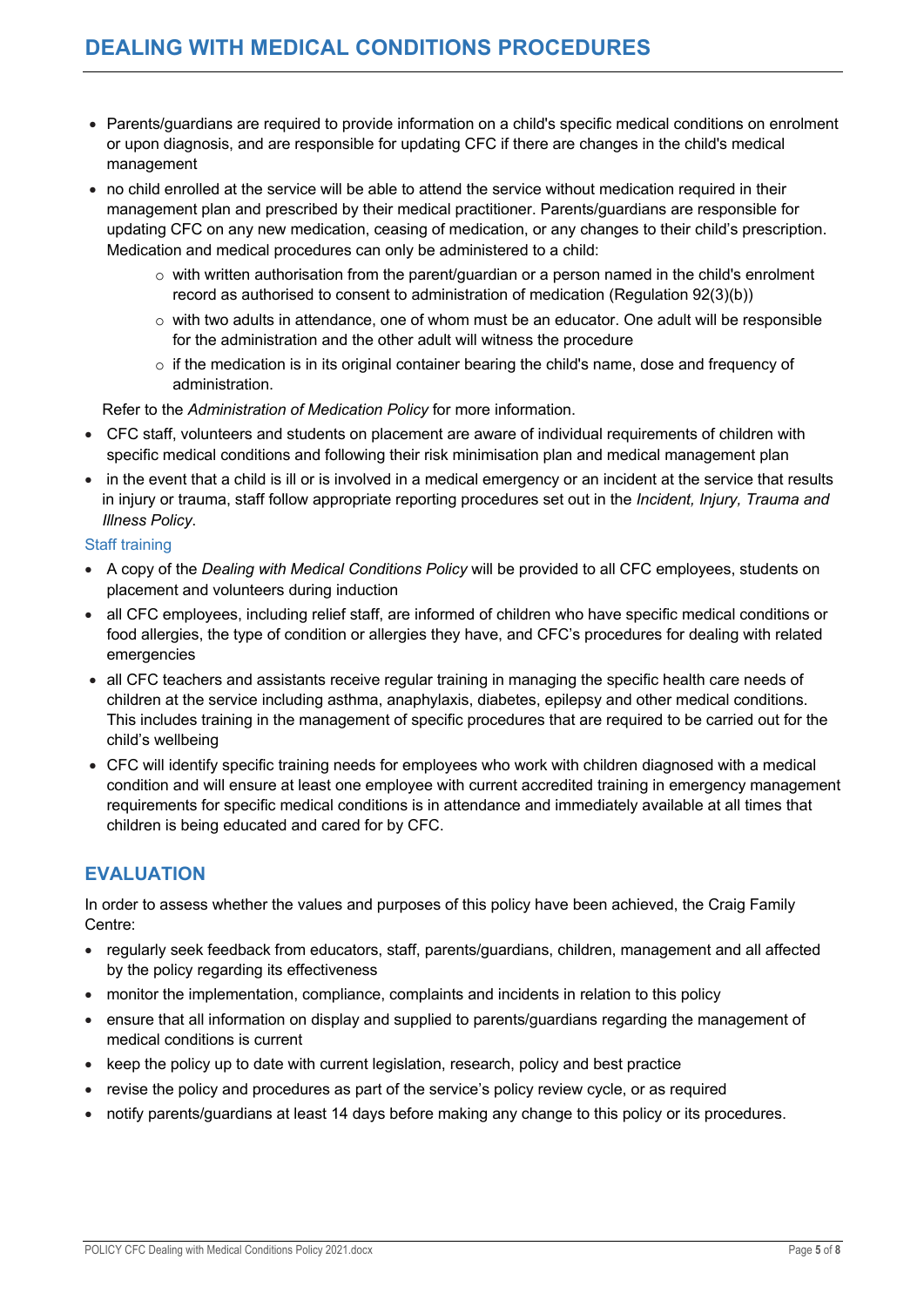## **RELATED POLICIES**

#### **Craig Family Centre policies**

- *Administration of First Aid Policy*
- *Administration of Medication Policy*
- *Anaphylaxis Policy*
- *Asthma Policy*
- *Dealing with Infectious Diseases Policy*
- *Diabetes Policy*
- *Epilepsy Policy*
- *Incident, Injury, Trauma and Illness Policy*
- *Privacy and Confidentiality Policy*
- *Supervision of Children Policy*

## **ATTACHMENTS**

• Attachment 1: Medical Conditions Communication Plan